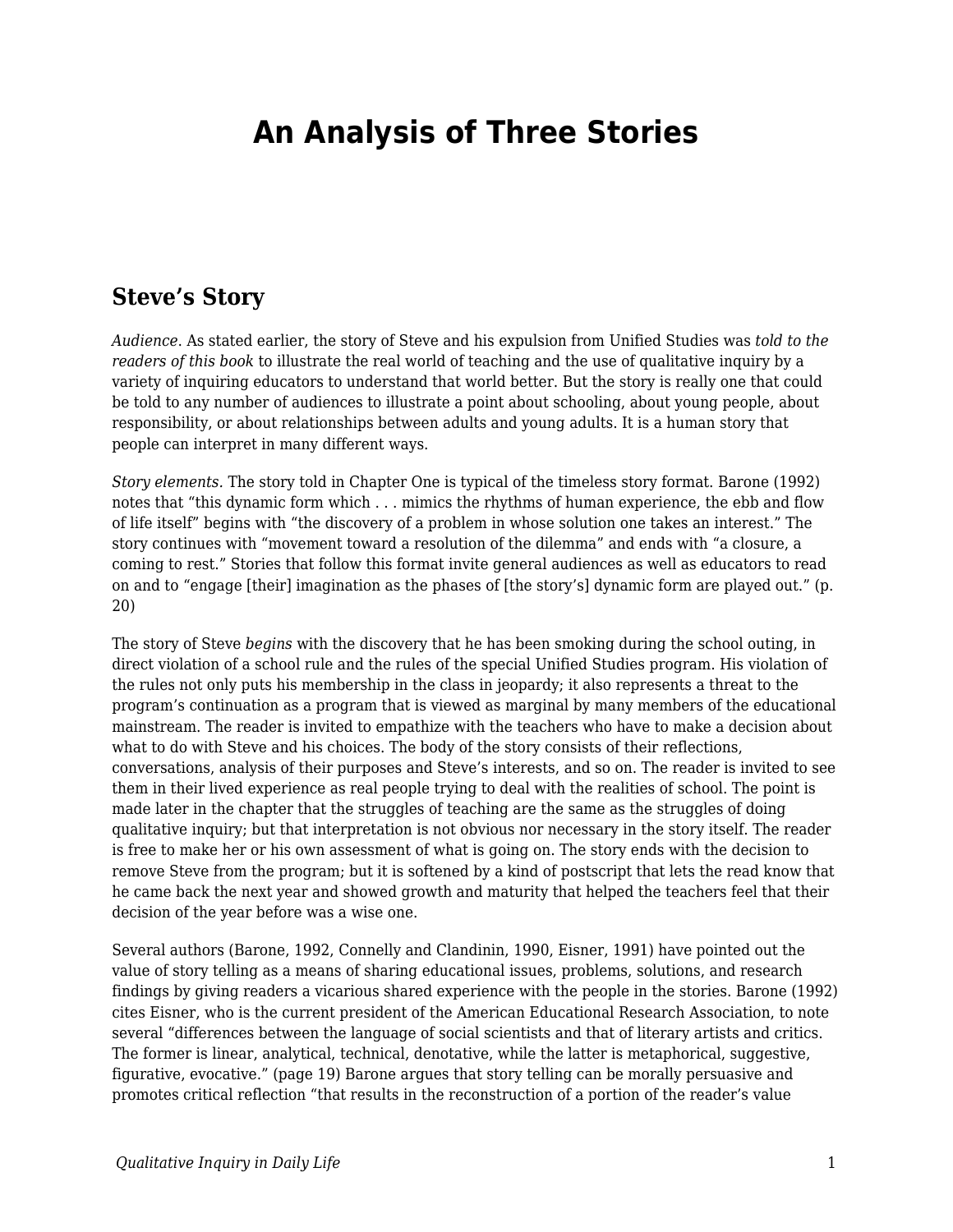system." (page 20) He makes a case for three major criteria for judging stories– accessibility, compellingness, and moral persuasiveness and calls for educators to tell more stories with these characteristics about schools and people in schools so the general populace will become more supportive of the good things that people are doing in schools.

Stories of this narrative type add to all other kinds of sharing because all audiences can relate to a good story that is well told. As discussed below, every qualitative thesis or dissertation should include stories that are accessible, compelling, and morally persuasive. Ideally, articles should also contain stories too; but space limitations make that goal a challenge.

# **Marné's Story**

*Audience.* As noted above, this story of one teacher's journal keeping and reflective analysis of the stories in that journal was *told to her professor as a class project, to teachers in in-service sessions, and to readers of this book* to encourage them to keep a record of their experiences and thoughts and to use analysis procedures such as Spradley's to gain useful insights into their teaching experiences. For the purposes of illustration, we will emphasize here the professor as audience and ask what is included in this study and what might be added to meet the requirements of a graduate program for a thesis or dissertation using qualitative inquiry.

*Story elements.* Interestingly, a thesis or dissertation consists essentially of the same three elements as a narrative story– a beginning, middle, and end written into six chapters and several appendices. Typically the beginning is the prospectus, written in three separate chapters, which will be revised into the first three chapters of the final product–

- 1. An introduction to the setting and characters involved to set the stage for a statement of the conflict, problem, or questions to be addressed by the study and the specific purpose of the inquiry,
- 2. A review of related literature that clarifies the nature of the problem further and supports the need for a study, and
- 3. A statement of the procedures that will be used to address the problem. The body of this story usually consists of two major chapters that illustrate the graduate student's efforts to solve the problem and deal with the complications raised by his or her experience doing the study–
- 4. A portrayal chapter is often included to tell a richly descriptive and engaging story of the genre described in the earlier section on Steve's story. Here is where the graduate student invites the reader to walk with him or her in the setting where the study was conducted, to study the "thick description" that Clifford Geertz (1973) argues is an important mark of good ethnography, to tell a story, in the traditional sense of that term. This chapter of a qualitative dissertation invites the readers to generate their own interpretations of the inquirer's experiences before going on to subsequent chapters where those interpretations are made more explicit.
- 5. An analysis and synthesis chapter is the climax of the story in which the graduate student makes discoveries and gathers insight from the inquiry experience and shares those insights with the reader. This is the interpretive section of the study where results of domain, taxonomic, and componential analysis (or other kinds that make sense to the graduate student) are presented and used as a basis for identifying unifying themes that address the problem or question guiding the study.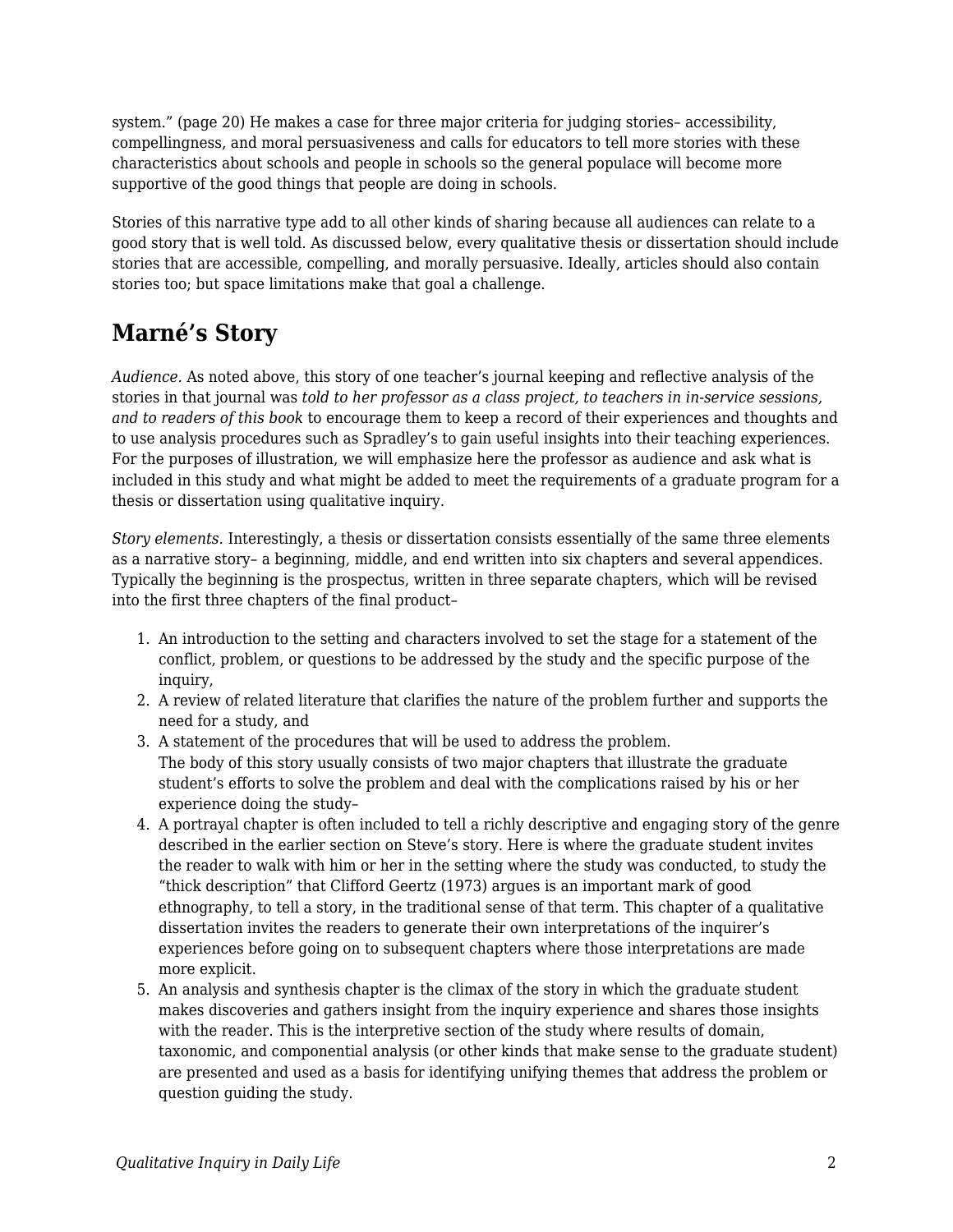The end of the story consists of a final discussion chapter and a variety of appendices, which serve to resolve the conflicts of the study into a satisfactory, though usually incomplete conclusion–

- 6. A discussion chapter is often included in which the graduate student summarizes the rest of the study, discusses implications, and raises issues for further inquiry while attempting to resolve the conflicts of the study to the audiences temporary satisfaction.
- 7. Appendices include the audit trail, which documents how the study was conducted (see Chapter 5 and Appendix D for details), and other details from the study that invite the readers to take a closer look and make their own decisions about the credibility and value of the study they have read.

Marné's study, which was presented in Appendix B and discussed in Chapter Three, contains an abbreviated version of all of these elements. She begins the study with some brief background details about her life as a journal keeping teacher and then states her main question or conflict in this way: "I decided to take a thorough look at my journals to determine why they were so valuable to me and why they seemed to be such a strong force in my evolution as a teacher." (p. 1)

She skips over the literature review and gives a lengthy explanation of the methods she used for conducting the study, principally the analysis of her journals and synthesis of themes she gleaned from that analysis (pp 1-7). Details from Spradley which she followed to do this analysis and synthesis are presented in Appendix H.

Although still in the methods section, Marné begins her "story telling" narrative section with a portrayal of herself as a researcher (pp 7-9). This story gives the readers important contextual background for interpreting the results section, which begins with portrayals or examples of her journals and brief statements of decisions she was making about her writing of those journals over a period of years (pp 9-11).

The longest section of Marné's piece is a presentation of the results of domain, taxonomic, and componential analyses, and theme synthesis (pp. 11-22). The latter seems to be the *climax* of the overall story, where she discovers that the main theme of her study has been that she as a teacher is really a learner and she is learning "that the act of struggling with these issues through writing was helping me realize that **teaching is a transaction with unique people resulting in change of both student and teacher**. The teaching/learning paradigm is a generative, caring act by both participants. Looking for a set answer for dealing with that delicate, unique learning moment is the antithesis of the real answer. What is the real answer? An uncomfortable, messy one: Do a 'close reading' of the student and the social/psychological/physical context. From heartfelt information generate the supportive action to take." (p. 19)

In another lengthy section (pp. 22-31), Marné reviews five themes she has gleaned from her inquiry in light of literature she has identified while discovering these themes (see Appendix H. This is really a combination of chapters two and five as discussed above. Many of these books and articles had been part of Marné's discourse for years before; but now she was interpreting them in a new way. Others were new to her. Although a dissertation would include much more review of literature in Chapter Two instead of putting it all in a later section, this example illustrates the fact that the review of literature is really another data gathering activity that should be integrated with all the other activities of qualitative inquiry in an ongoing cycle.

Marné's resolution of her story comes in the final section of the paper, beginning on page 31 and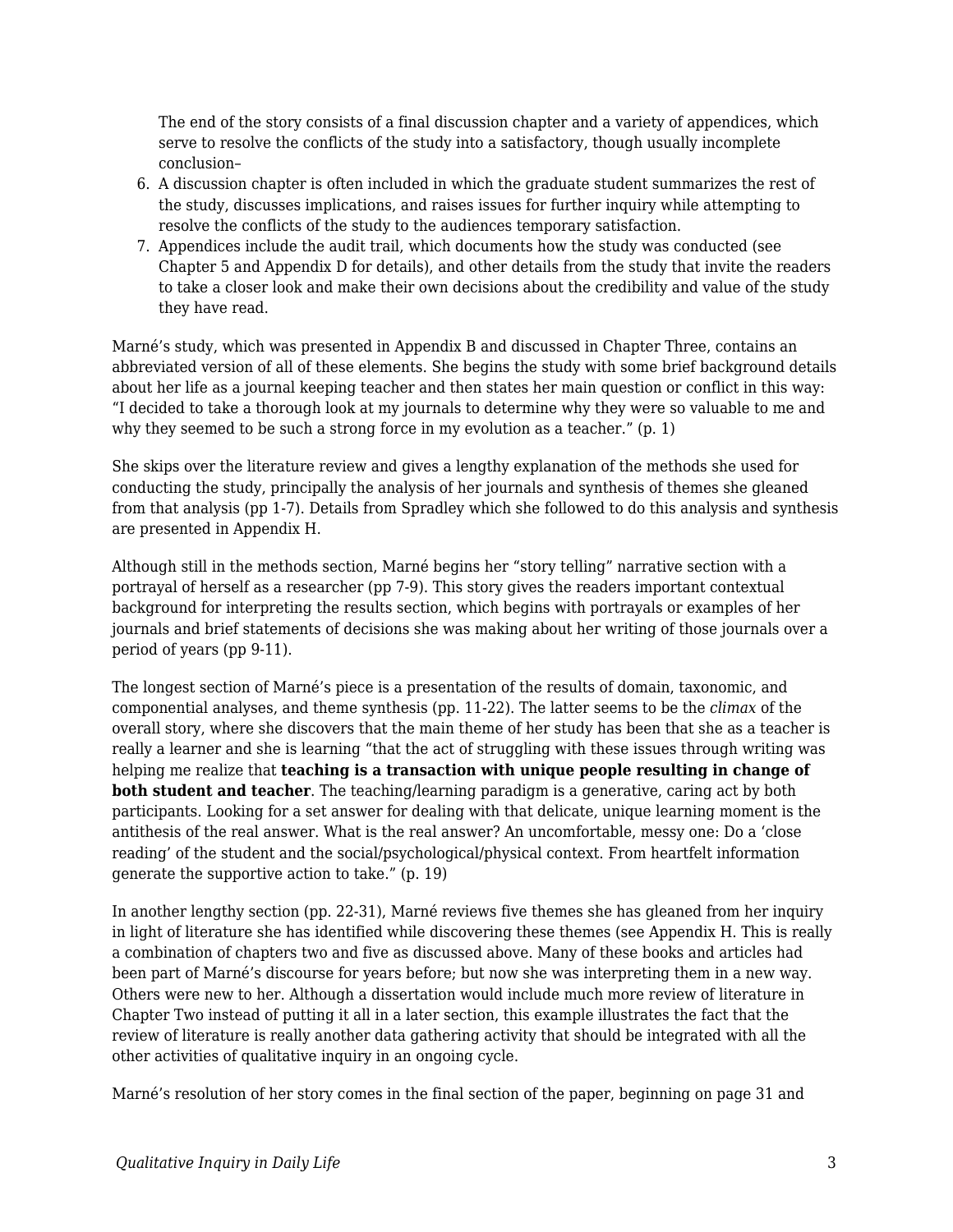titled "implications and conclusion. Here she summarizes why doing the study of "reading" or interpreting her own experience was worthwhile and why sharing that "reading" with others is valuable. She includes an appendix with her audit trail and a critique of her study to solidify that conclusion.

Although this outline of what might be included in a dissertation or thesis "story" seems fairly complete, if you are a graduate student considering writing a qualitative prospectus, remember that your primary audience is your committee. Ascertain what *their* interests and needs are and negotiate with them to include as many of the parts as they can use from the discussion here.

## **Garry's Story**

*Audience*. As illustrated earlier, this story is of a district superintendent's study of change which he *told to a dissertation committee and then in an article to school administrators and scholars interested in educational change* to illustrate the value of inquiry by a school administrator and to help the audience think about change in a different way. Because an article-length version of the study was included in Appendix E, this story illustrates a common format inquirers use to share what they are learning with others.

*Story elements*. As you might have guessed, the journal article is another way to tell a story using the familiar format of beginning, middle, and end. However, the distinguishing feature of an article is that everything has to be abbreviated due to page restrictions in journals. Ideally, all the elements discussed above for a dissertation or thesis would also be included in the journal article version– introduction, literature review, methods used, a narrative portrayal, analysis and synthesis, discussion and conclusion, appendices with audit trail and other relevant information.

The example from Garry in Appendix E has most of these sections but is a bit shy on the narrative portrayal. That is a typical problem and indicates why more and more emphasis is being put on the need for story telling by people like Barone (1992) and others.

A review of articles in a journal dedicated to publishing qualitative kinds of inquiry, the *International Journal of Qualitative Studies in Education*, shows that they follow much the same pattern that Garry used– they introduce their focus with some reference to a literature base (this is rarely very extensive), briefly overview the methods they used while essentially leaving the reader to assume they used adequate methods, tell lots of vignettes and include lots of quotes from participants in the setting they are studying, weave their analysis of what they think people mean in their statements and through their actions into the portrayals of those people, close up the article with a discussion and conclusion, and include nothing that looks like an audit trail.

Perhaps this is the kind of story that must be told to audiences who read journals because periodicals are so expensive and space is sold at a premium. Journals to which you might want to submit an article summarizing what you have learned as an inquiring educator will vary in the format they require. Our best recommendation is that you select a journal you think would be appropriate and study several issues of it as you prepare a rendition of your story that will be acceptable to the editors and the audience they represent.